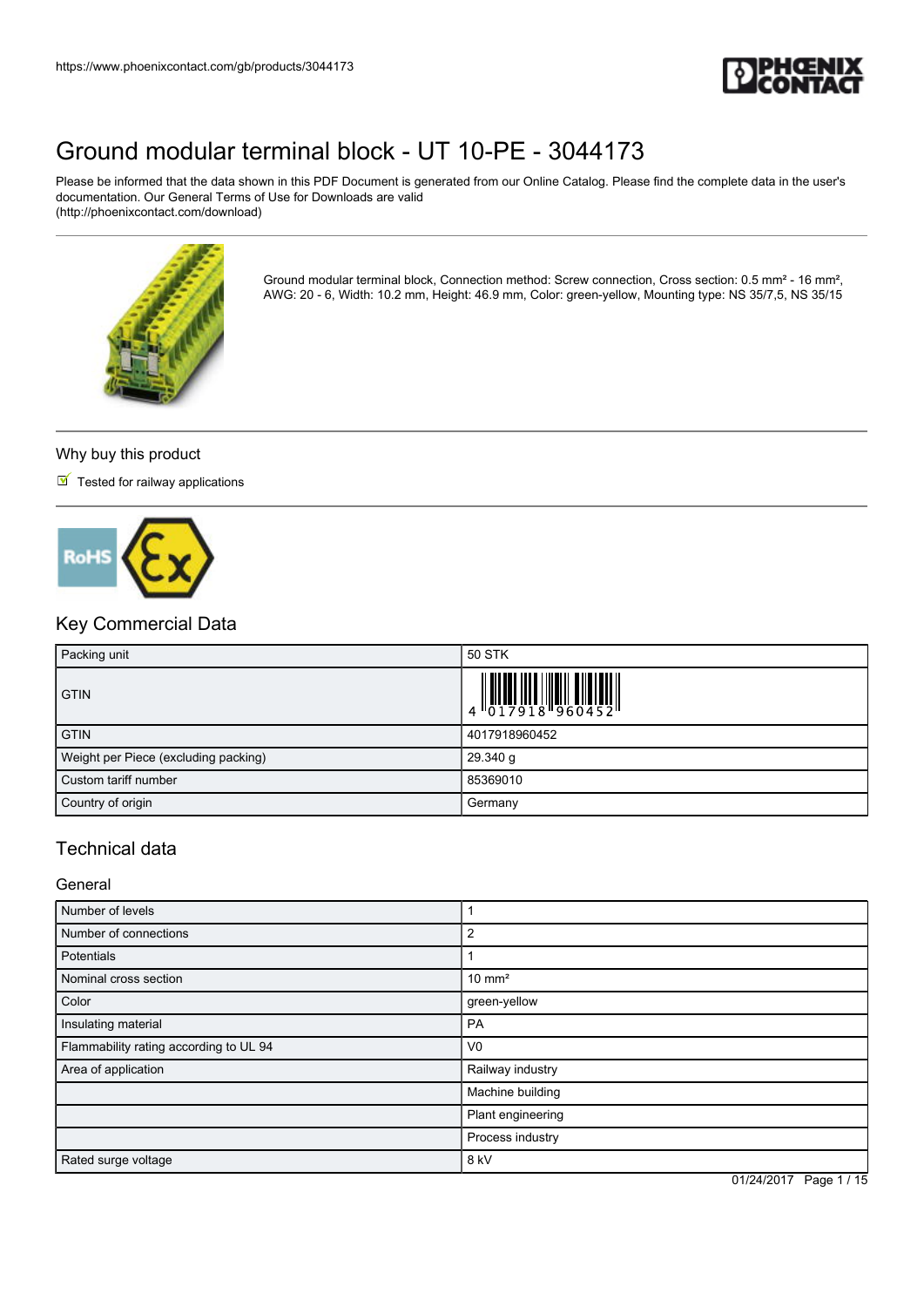

### Technical data

#### General

| Overvoltage category<br>Ш<br>Insulating material group<br>Maximum load current<br>76 A<br>Nominal current I <sub>N</sub><br>57 A<br>Open side panel<br>Yes<br>Oscillation, broadband noise test result<br>Test passed<br>Test specification, oscillation, broadband noise<br>DIN EN 50155 (VDE 0115-200):2008-03<br>Service life test category 1, class B, body mounted<br>Test spectrum<br>$f_1 = 5$ Hz to $f_2 = 150$ Hz<br>Test frequency<br><b>ASD level</b><br>$0.02$ g <sup>2</sup> /Hz<br>Acceleration<br>0,8g<br>5h<br>Test duration per axis<br><b>Test directions</b><br>X-, Y- and Z-axis<br>Shock test result<br>Test passed<br>DIN EN 50155 (VDE 0115-200):2008-03<br>Test specification, shock test<br>Shock form<br>Half-sine<br>Acceleration<br>5 <sub>g</sub><br>Shock duration<br>30 ms<br>3<br>Number of shocks per direction<br>X-, Y- and Z-axis (pos. and neg.)<br><b>Test directions</b><br>130 °C<br>Relative insulation material temperature index (Elec., UL 746 B)<br>Temperature index of insulation material (DIN EN 60216-1 (VDE<br>125 °C<br>$0304 - 21)$<br>$-60 °C$<br>Static insulating material application in cold<br>Behavior in fire for rail vehicles (DIN 5510-2)<br>Test passed<br>V <sub>0</sub><br>Flame test method (DIN EN 60695-11-10)<br>>32%<br>Oxygen index (DIN EN ISO 4589-2)<br>NF F16-101, NF F10-102 Class I<br>$\overline{c}$<br>$\overline{2}$<br>NF F16-101, NF F10-102 Class F<br>Surface flammability NFPA 130 (ASTM E 162)<br>passed<br>Specific optical density of smoke NFPA 130 (ASTM E 662)<br>passed<br>Smoke gas toxicity NFPA 130 (SMP 800C)<br>passed<br>Calorimetric heat release NFPA 130 (ASTM E 1354)<br>27,5 MJ/kg<br>Fire protection for rail vehicles (DIN EN 45545-2) R22<br>HL 1 - HL 3<br>HL 1 - HL 3<br>Fire protection for rail vehicles (DIN EN 45545-2) R23<br>HL 1 - HL 3<br>Fire protection for rail vehicles (DIN EN 45545-2) R24<br>HL 1 - HL 3<br>Fire protection for rail vehicles (DIN EN 45545-2) R26 | Degree of pollution | 3 |
|-------------------------------------------------------------------------------------------------------------------------------------------------------------------------------------------------------------------------------------------------------------------------------------------------------------------------------------------------------------------------------------------------------------------------------------------------------------------------------------------------------------------------------------------------------------------------------------------------------------------------------------------------------------------------------------------------------------------------------------------------------------------------------------------------------------------------------------------------------------------------------------------------------------------------------------------------------------------------------------------------------------------------------------------------------------------------------------------------------------------------------------------------------------------------------------------------------------------------------------------------------------------------------------------------------------------------------------------------------------------------------------------------------------------------------------------------------------------------------------------------------------------------------------------------------------------------------------------------------------------------------------------------------------------------------------------------------------------------------------------------------------------------------------------------------------------------------------------------------------------------------------------------------------------------------------------------------------------------------------------------|---------------------|---|
|                                                                                                                                                                                                                                                                                                                                                                                                                                                                                                                                                                                                                                                                                                                                                                                                                                                                                                                                                                                                                                                                                                                                                                                                                                                                                                                                                                                                                                                                                                                                                                                                                                                                                                                                                                                                                                                                                                                                                                                                 |                     |   |
|                                                                                                                                                                                                                                                                                                                                                                                                                                                                                                                                                                                                                                                                                                                                                                                                                                                                                                                                                                                                                                                                                                                                                                                                                                                                                                                                                                                                                                                                                                                                                                                                                                                                                                                                                                                                                                                                                                                                                                                                 |                     |   |
|                                                                                                                                                                                                                                                                                                                                                                                                                                                                                                                                                                                                                                                                                                                                                                                                                                                                                                                                                                                                                                                                                                                                                                                                                                                                                                                                                                                                                                                                                                                                                                                                                                                                                                                                                                                                                                                                                                                                                                                                 |                     |   |
|                                                                                                                                                                                                                                                                                                                                                                                                                                                                                                                                                                                                                                                                                                                                                                                                                                                                                                                                                                                                                                                                                                                                                                                                                                                                                                                                                                                                                                                                                                                                                                                                                                                                                                                                                                                                                                                                                                                                                                                                 |                     |   |
|                                                                                                                                                                                                                                                                                                                                                                                                                                                                                                                                                                                                                                                                                                                                                                                                                                                                                                                                                                                                                                                                                                                                                                                                                                                                                                                                                                                                                                                                                                                                                                                                                                                                                                                                                                                                                                                                                                                                                                                                 |                     |   |
|                                                                                                                                                                                                                                                                                                                                                                                                                                                                                                                                                                                                                                                                                                                                                                                                                                                                                                                                                                                                                                                                                                                                                                                                                                                                                                                                                                                                                                                                                                                                                                                                                                                                                                                                                                                                                                                                                                                                                                                                 |                     |   |
|                                                                                                                                                                                                                                                                                                                                                                                                                                                                                                                                                                                                                                                                                                                                                                                                                                                                                                                                                                                                                                                                                                                                                                                                                                                                                                                                                                                                                                                                                                                                                                                                                                                                                                                                                                                                                                                                                                                                                                                                 |                     |   |
|                                                                                                                                                                                                                                                                                                                                                                                                                                                                                                                                                                                                                                                                                                                                                                                                                                                                                                                                                                                                                                                                                                                                                                                                                                                                                                                                                                                                                                                                                                                                                                                                                                                                                                                                                                                                                                                                                                                                                                                                 |                     |   |
|                                                                                                                                                                                                                                                                                                                                                                                                                                                                                                                                                                                                                                                                                                                                                                                                                                                                                                                                                                                                                                                                                                                                                                                                                                                                                                                                                                                                                                                                                                                                                                                                                                                                                                                                                                                                                                                                                                                                                                                                 |                     |   |
|                                                                                                                                                                                                                                                                                                                                                                                                                                                                                                                                                                                                                                                                                                                                                                                                                                                                                                                                                                                                                                                                                                                                                                                                                                                                                                                                                                                                                                                                                                                                                                                                                                                                                                                                                                                                                                                                                                                                                                                                 |                     |   |
|                                                                                                                                                                                                                                                                                                                                                                                                                                                                                                                                                                                                                                                                                                                                                                                                                                                                                                                                                                                                                                                                                                                                                                                                                                                                                                                                                                                                                                                                                                                                                                                                                                                                                                                                                                                                                                                                                                                                                                                                 |                     |   |
|                                                                                                                                                                                                                                                                                                                                                                                                                                                                                                                                                                                                                                                                                                                                                                                                                                                                                                                                                                                                                                                                                                                                                                                                                                                                                                                                                                                                                                                                                                                                                                                                                                                                                                                                                                                                                                                                                                                                                                                                 |                     |   |
|                                                                                                                                                                                                                                                                                                                                                                                                                                                                                                                                                                                                                                                                                                                                                                                                                                                                                                                                                                                                                                                                                                                                                                                                                                                                                                                                                                                                                                                                                                                                                                                                                                                                                                                                                                                                                                                                                                                                                                                                 |                     |   |
|                                                                                                                                                                                                                                                                                                                                                                                                                                                                                                                                                                                                                                                                                                                                                                                                                                                                                                                                                                                                                                                                                                                                                                                                                                                                                                                                                                                                                                                                                                                                                                                                                                                                                                                                                                                                                                                                                                                                                                                                 |                     |   |
|                                                                                                                                                                                                                                                                                                                                                                                                                                                                                                                                                                                                                                                                                                                                                                                                                                                                                                                                                                                                                                                                                                                                                                                                                                                                                                                                                                                                                                                                                                                                                                                                                                                                                                                                                                                                                                                                                                                                                                                                 |                     |   |
|                                                                                                                                                                                                                                                                                                                                                                                                                                                                                                                                                                                                                                                                                                                                                                                                                                                                                                                                                                                                                                                                                                                                                                                                                                                                                                                                                                                                                                                                                                                                                                                                                                                                                                                                                                                                                                                                                                                                                                                                 |                     |   |
|                                                                                                                                                                                                                                                                                                                                                                                                                                                                                                                                                                                                                                                                                                                                                                                                                                                                                                                                                                                                                                                                                                                                                                                                                                                                                                                                                                                                                                                                                                                                                                                                                                                                                                                                                                                                                                                                                                                                                                                                 |                     |   |
|                                                                                                                                                                                                                                                                                                                                                                                                                                                                                                                                                                                                                                                                                                                                                                                                                                                                                                                                                                                                                                                                                                                                                                                                                                                                                                                                                                                                                                                                                                                                                                                                                                                                                                                                                                                                                                                                                                                                                                                                 |                     |   |
|                                                                                                                                                                                                                                                                                                                                                                                                                                                                                                                                                                                                                                                                                                                                                                                                                                                                                                                                                                                                                                                                                                                                                                                                                                                                                                                                                                                                                                                                                                                                                                                                                                                                                                                                                                                                                                                                                                                                                                                                 |                     |   |
|                                                                                                                                                                                                                                                                                                                                                                                                                                                                                                                                                                                                                                                                                                                                                                                                                                                                                                                                                                                                                                                                                                                                                                                                                                                                                                                                                                                                                                                                                                                                                                                                                                                                                                                                                                                                                                                                                                                                                                                                 |                     |   |
|                                                                                                                                                                                                                                                                                                                                                                                                                                                                                                                                                                                                                                                                                                                                                                                                                                                                                                                                                                                                                                                                                                                                                                                                                                                                                                                                                                                                                                                                                                                                                                                                                                                                                                                                                                                                                                                                                                                                                                                                 |                     |   |
|                                                                                                                                                                                                                                                                                                                                                                                                                                                                                                                                                                                                                                                                                                                                                                                                                                                                                                                                                                                                                                                                                                                                                                                                                                                                                                                                                                                                                                                                                                                                                                                                                                                                                                                                                                                                                                                                                                                                                                                                 |                     |   |
|                                                                                                                                                                                                                                                                                                                                                                                                                                                                                                                                                                                                                                                                                                                                                                                                                                                                                                                                                                                                                                                                                                                                                                                                                                                                                                                                                                                                                                                                                                                                                                                                                                                                                                                                                                                                                                                                                                                                                                                                 |                     |   |
|                                                                                                                                                                                                                                                                                                                                                                                                                                                                                                                                                                                                                                                                                                                                                                                                                                                                                                                                                                                                                                                                                                                                                                                                                                                                                                                                                                                                                                                                                                                                                                                                                                                                                                                                                                                                                                                                                                                                                                                                 |                     |   |
|                                                                                                                                                                                                                                                                                                                                                                                                                                                                                                                                                                                                                                                                                                                                                                                                                                                                                                                                                                                                                                                                                                                                                                                                                                                                                                                                                                                                                                                                                                                                                                                                                                                                                                                                                                                                                                                                                                                                                                                                 |                     |   |
|                                                                                                                                                                                                                                                                                                                                                                                                                                                                                                                                                                                                                                                                                                                                                                                                                                                                                                                                                                                                                                                                                                                                                                                                                                                                                                                                                                                                                                                                                                                                                                                                                                                                                                                                                                                                                                                                                                                                                                                                 |                     |   |
|                                                                                                                                                                                                                                                                                                                                                                                                                                                                                                                                                                                                                                                                                                                                                                                                                                                                                                                                                                                                                                                                                                                                                                                                                                                                                                                                                                                                                                                                                                                                                                                                                                                                                                                                                                                                                                                                                                                                                                                                 |                     |   |
|                                                                                                                                                                                                                                                                                                                                                                                                                                                                                                                                                                                                                                                                                                                                                                                                                                                                                                                                                                                                                                                                                                                                                                                                                                                                                                                                                                                                                                                                                                                                                                                                                                                                                                                                                                                                                                                                                                                                                                                                 |                     |   |
|                                                                                                                                                                                                                                                                                                                                                                                                                                                                                                                                                                                                                                                                                                                                                                                                                                                                                                                                                                                                                                                                                                                                                                                                                                                                                                                                                                                                                                                                                                                                                                                                                                                                                                                                                                                                                                                                                                                                                                                                 |                     |   |
|                                                                                                                                                                                                                                                                                                                                                                                                                                                                                                                                                                                                                                                                                                                                                                                                                                                                                                                                                                                                                                                                                                                                                                                                                                                                                                                                                                                                                                                                                                                                                                                                                                                                                                                                                                                                                                                                                                                                                                                                 |                     |   |
|                                                                                                                                                                                                                                                                                                                                                                                                                                                                                                                                                                                                                                                                                                                                                                                                                                                                                                                                                                                                                                                                                                                                                                                                                                                                                                                                                                                                                                                                                                                                                                                                                                                                                                                                                                                                                                                                                                                                                                                                 |                     |   |
|                                                                                                                                                                                                                                                                                                                                                                                                                                                                                                                                                                                                                                                                                                                                                                                                                                                                                                                                                                                                                                                                                                                                                                                                                                                                                                                                                                                                                                                                                                                                                                                                                                                                                                                                                                                                                                                                                                                                                                                                 |                     |   |
|                                                                                                                                                                                                                                                                                                                                                                                                                                                                                                                                                                                                                                                                                                                                                                                                                                                                                                                                                                                                                                                                                                                                                                                                                                                                                                                                                                                                                                                                                                                                                                                                                                                                                                                                                                                                                                                                                                                                                                                                 |                     |   |
|                                                                                                                                                                                                                                                                                                                                                                                                                                                                                                                                                                                                                                                                                                                                                                                                                                                                                                                                                                                                                                                                                                                                                                                                                                                                                                                                                                                                                                                                                                                                                                                                                                                                                                                                                                                                                                                                                                                                                                                                 |                     |   |
|                                                                                                                                                                                                                                                                                                                                                                                                                                                                                                                                                                                                                                                                                                                                                                                                                                                                                                                                                                                                                                                                                                                                                                                                                                                                                                                                                                                                                                                                                                                                                                                                                                                                                                                                                                                                                                                                                                                                                                                                 |                     |   |
|                                                                                                                                                                                                                                                                                                                                                                                                                                                                                                                                                                                                                                                                                                                                                                                                                                                                                                                                                                                                                                                                                                                                                                                                                                                                                                                                                                                                                                                                                                                                                                                                                                                                                                                                                                                                                                                                                                                                                                                                 |                     |   |

Dimensions

Width **10.2 mm**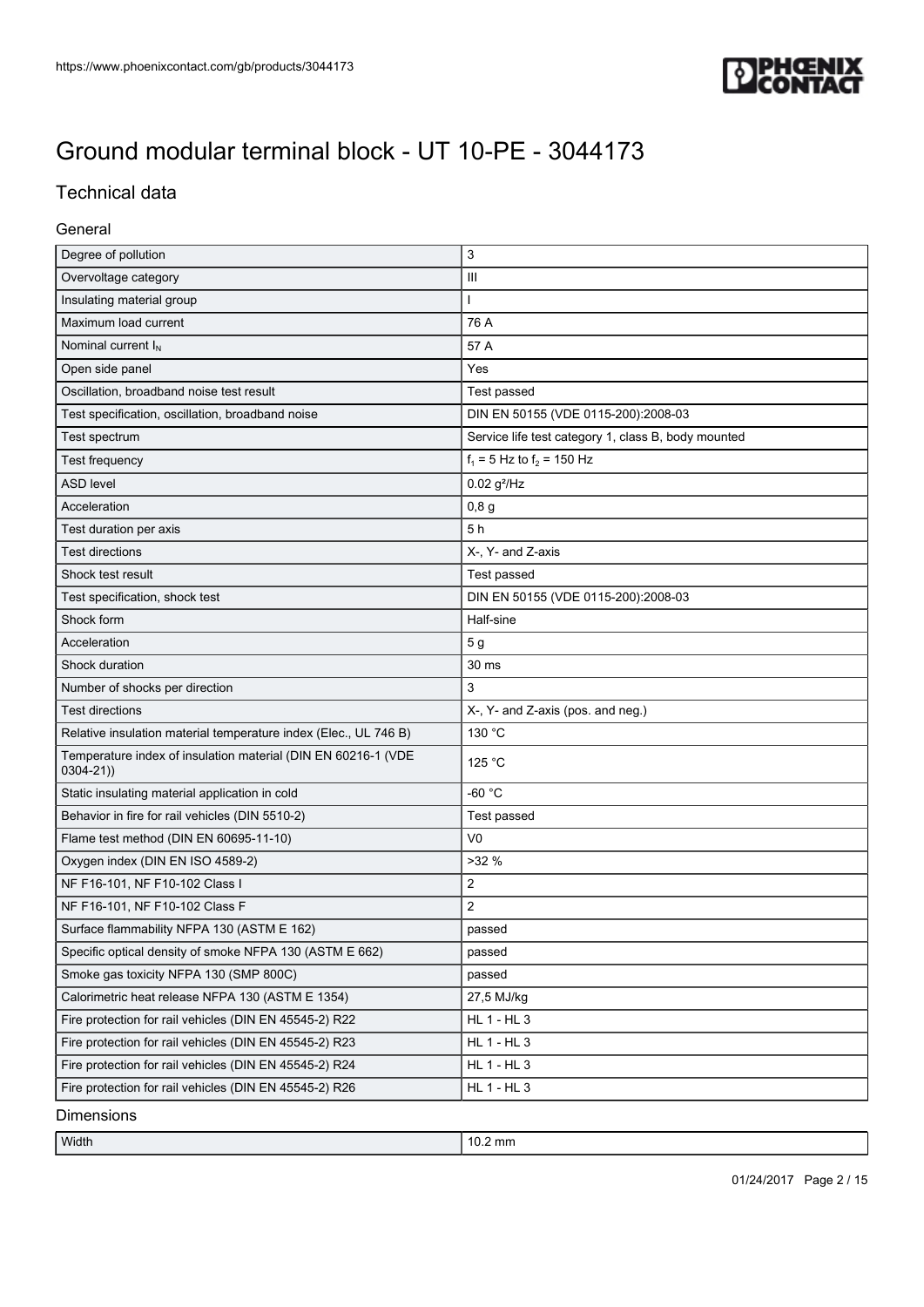

### Technical data

#### Dimensions

| End cover width  | $2.2 \text{ mm}$ |
|------------------|------------------|
| Length           | 47.7 mm          |
| Height           | 46.9 mm          |
| Height NS 35/7,5 | 47.5 mm          |
| Height NS 35/15  | 55 mm            |

#### Connection data

| <b>Note</b>                                                                                | Please observe the current carrying capacity of the DIN rails.                                                                  |
|--------------------------------------------------------------------------------------------|---------------------------------------------------------------------------------------------------------------------------------|
| Connection method                                                                          | Screw connection                                                                                                                |
| Connection in acc. with standard                                                           | IEC 60947-7-2                                                                                                                   |
| Note                                                                                       | Note: Product releases, connection cross sections and notes on<br>connecting aluminum cables can be found in the download area. |
| Conductor cross section solid min.                                                         | $0.5$ mm <sup>2</sup>                                                                                                           |
| Conductor cross section solid max.                                                         | $16 \text{ mm}^2$                                                                                                               |
| Conductor cross section AWG min.                                                           | 20                                                                                                                              |
| Conductor cross section AWG max.                                                           | 6                                                                                                                               |
| Conductor cross section flexible min.                                                      | $0.5$ mm <sup>2</sup>                                                                                                           |
| Conductor cross section flexible max.                                                      | $16 \text{ mm}^2$                                                                                                               |
| Min. AWG conductor cross section, flexible                                                 | 20                                                                                                                              |
| Max. AWG conductor cross section, flexible                                                 | 6                                                                                                                               |
| Conductor cross section flexible, with ferrule without plastic sleeve min.                 | $0.5$ mm <sup>2</sup>                                                                                                           |
| Conductor cross section flexible, with ferrule without plastic sleeve max.                 | $10 \text{ mm}^2$                                                                                                               |
| Conductor cross section flexible, with ferrule with plastic sleeve min.                    | $0.5$ mm <sup>2</sup>                                                                                                           |
| Conductor cross section flexible, with ferrule with plastic sleeve max.                    | $10 \text{ mm}^2$                                                                                                               |
| 2 conductors with same cross section, solid min.                                           | $0.5$ mm <sup>2</sup>                                                                                                           |
| 2 conductors with same cross section, solid max.                                           | $4 \text{ mm}^2$                                                                                                                |
| 2 conductors with same cross section, stranded min.                                        | $0.5$ mm <sup>2</sup>                                                                                                           |
| 2 conductors with same cross section, stranded max.                                        | $4 \text{ mm}^2$                                                                                                                |
| 2 conductors with same cross section, stranded, TWIN ferrules with<br>plastic sleeve, min. | $0.5$ mm <sup>2</sup>                                                                                                           |
| 2 conductors with same cross section, stranded, TWIN ferrules with<br>plastic sleeve, max. | $6 \text{ mm}^2$                                                                                                                |
| 2 conductors with same cross section, stranded, ferrules without plastic<br>sleeve, min.   | $0.5$ mm <sup>2</sup>                                                                                                           |
| 2 conductors with same cross section, stranded, ferrules without plastic<br>sleeve, max.   | $2.5$ mm <sup>2</sup>                                                                                                           |
| Connection in acc. with standard                                                           | IEC/EN 60079-7                                                                                                                  |
| Conductor cross section solid min.                                                         | $0.5$ mm <sup>2</sup>                                                                                                           |
| Conductor cross section solid max.                                                         | $16 \text{ mm}^2$                                                                                                               |
| Conductor cross section AWG min.                                                           | 20                                                                                                                              |
| Conductor cross section AWG max.                                                           | 6                                                                                                                               |
| Conductor cross section flexible min.                                                      | $0.5$ mm <sup>2</sup>                                                                                                           |
| Conductor cross section flexible max.                                                      | $10 \text{ mm}^2$                                                                                                               |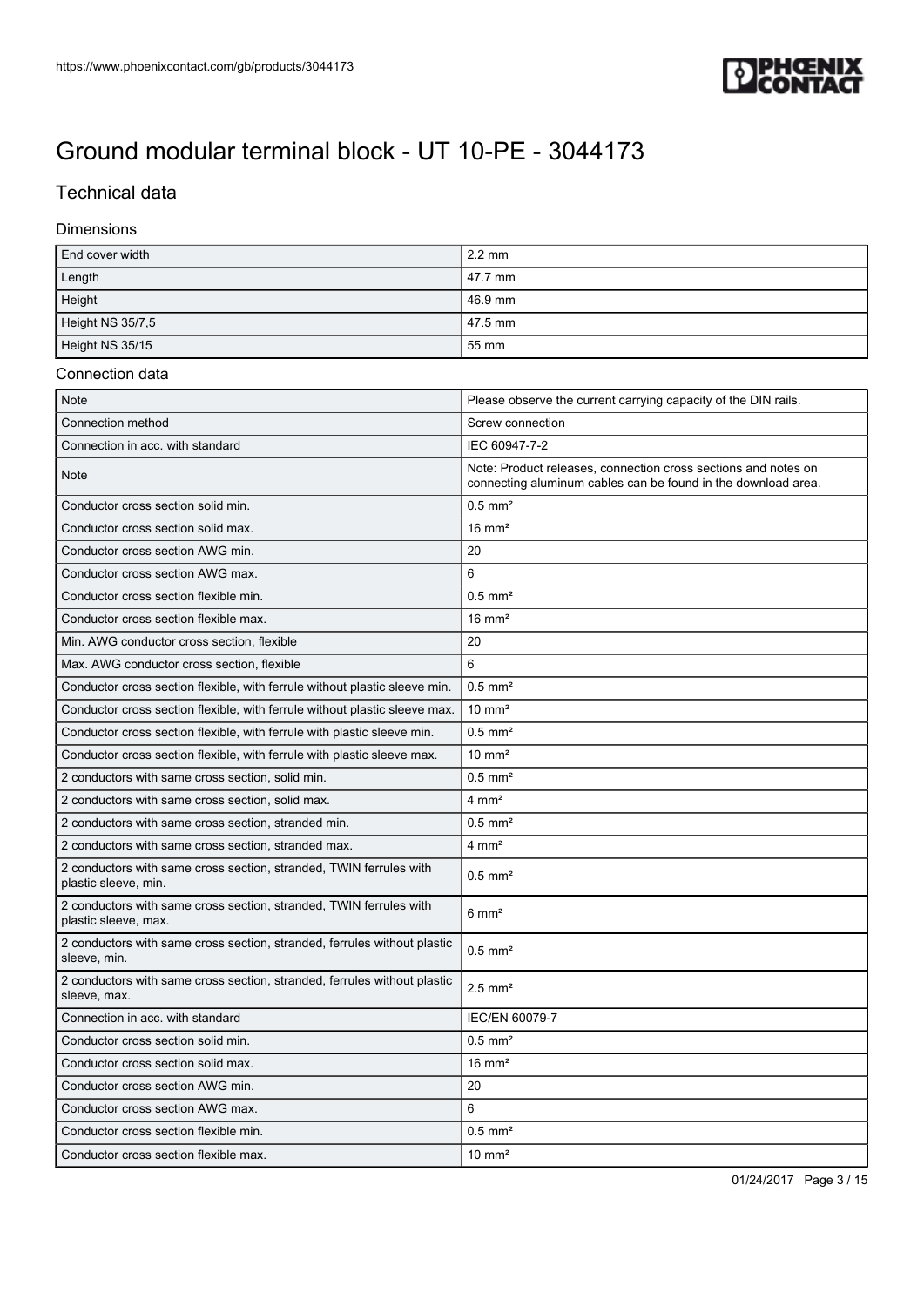

### Technical data

#### Connection data

| Stripping length          | $10 \text{ mm}$ |
|---------------------------|-----------------|
| Internal cylindrical gage | A <sub>6</sub>  |
| Screw thread              | l M4            |
| Tightening torque, min    | $1.5$ Nm        |
| Tightening torque max     | 1.8 Nm          |

#### Standards and Regulations

| Connection in acc. with standard       | <b>CSA</b>     |
|----------------------------------------|----------------|
|                                        | IEC 60947-7-2  |
| Flammability rating according to UL 94 | V <sub>0</sub> |

#### Environmental Product Compliance

| China RoHS | Environmentally Friendly Use Period = 50                                                               |
|------------|--------------------------------------------------------------------------------------------------------|
|            | For details about hazardous substances go to tab "Downloads",<br>Category "Manufacturer's declaration" |

### Drawings

Circuit diagram



### **Classifications**

### eCl@ss

| eCl@ss 4.0 | 27141118 |
|------------|----------|
| eCl@ss 4.1 | 27141118 |
| eCl@ss 5.0 | 27141118 |
| eCl@ss 5.1 | 27141118 |
| eCl@ss 6.0 | 27141141 |
| eCl@ss 7.0 | 27141141 |
| eCl@ss 8.0 | 27141141 |
| eCl@ss 9.0 | 27141141 |

#### ETIM

| <b>ETIM 2.0</b> | EC000901 |
|-----------------|----------|
| <b>ETIM 3.0</b> | EC000901 |
| <b>ETIM 4.0</b> | EC000901 |
| <b>ETIM 5.0</b> | EC000901 |
| <b>ETIM 6.0</b> | EC000901 |

UNSPSC

| UNS<br>n,<br>חר.<br><u>ы</u><br>$\cdot$ U.U. | 302<br>. .<br>.<br>18 |
|----------------------------------------------|-----------------------|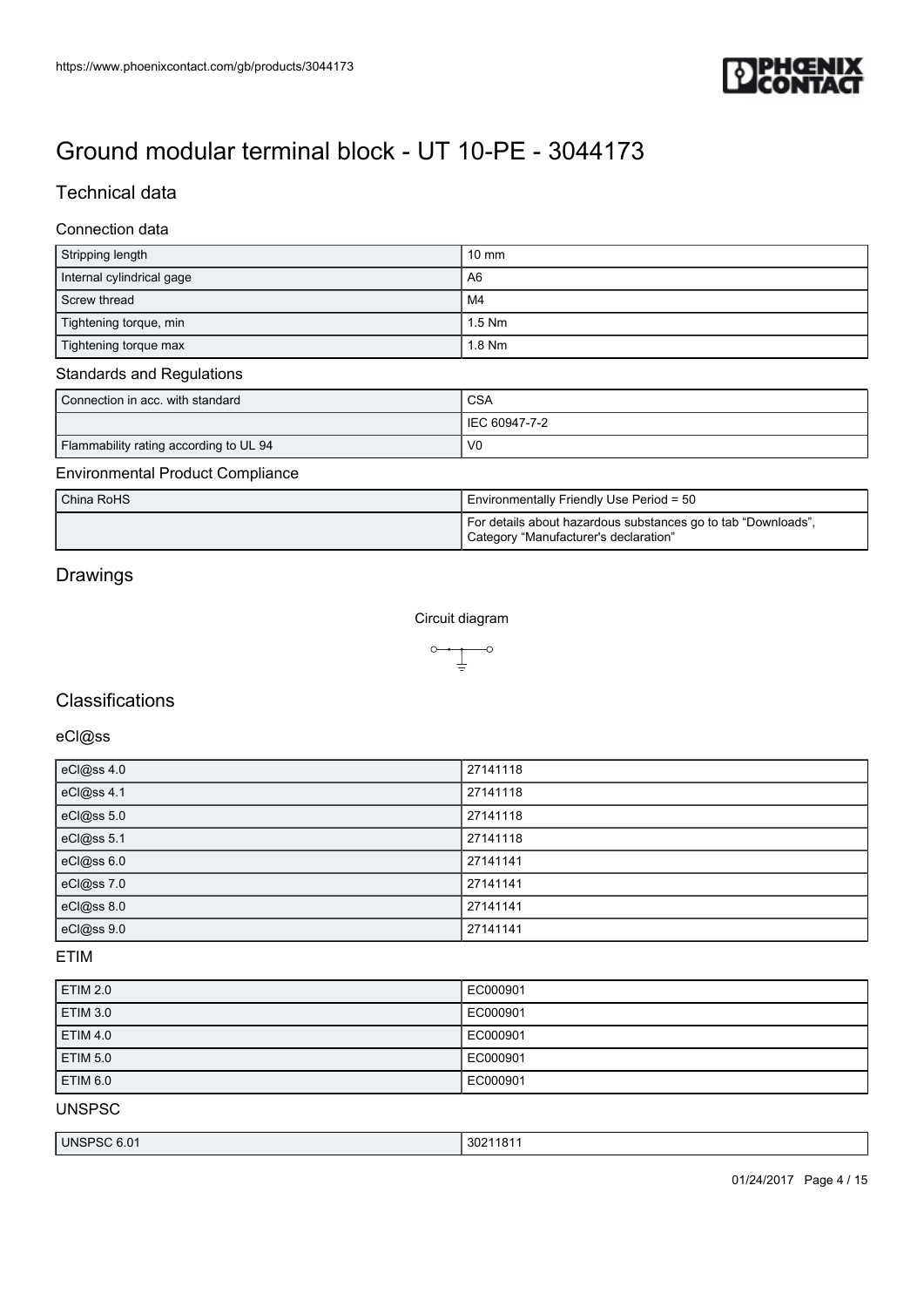

### **Classifications**

### UNSPSC

| <b>UNSPSC 7.0901</b> | 39121410 |
|----------------------|----------|
| <b>UNSPSC 11</b>     | 39121410 |
| <b>UNSPSC 12.01</b>  | 39121410 |
| UNSPSC 13.2          | 39121410 |

#### Approvals

#### Approvals

#### Approvals

CSA / UL Recognized / VDE Gutachten mit Fertigungsüberwachung / cUL Recognized / LR / GL / RS / IECEE CB Scheme / DNV / EAC / EAC / cULus Recognized

#### Ex Approvals

#### IECEx / ATEX / EAC Ex

#### Approval details

| <b>CSA</b>                                        |     | http://www.csagroup.org/services/testing-<br>and-certification/certified-product-listing/        |            |                                                                     | 13631                  |
|---------------------------------------------------|-----|--------------------------------------------------------------------------------------------------|------------|---------------------------------------------------------------------|------------------------|
|                                                   |     | B                                                                                                |            | $\mathsf C$                                                         |                        |
| mm <sup>2</sup> /AWG/kcmil                        |     | $20 - 6$                                                                                         |            | $20 - 6$                                                            |                        |
|                                                   |     |                                                                                                  |            |                                                                     |                        |
| UL Recognized                                     | - 1 |                                                                                                  |            | http://database.ul.com/cgi-bin/XYV/template/LISEXT/1FRAME/index.htm | <b>FILE E 60425</b>    |
|                                                   |     |                                                                                                  |            |                                                                     |                        |
| mm <sup>2</sup> /AWG/kcmil                        |     |                                                                                                  | $20 - 6$   |                                                                     |                        |
|                                                   |     |                                                                                                  |            |                                                                     |                        |
| <b>VDE Gutachten mit</b><br>Fertigungsüberwachung | /DE | http://www.vde.com/en/Institute/OnlineService/<br>VDE-approved-products/Pages/Online-Search.aspx |            |                                                                     | 40013715               |
|                                                   |     |                                                                                                  |            |                                                                     |                        |
| mm <sup>2</sup> /AWG/kcmil                        |     |                                                                                                  | $0.5 - 10$ |                                                                     |                        |
|                                                   |     |                                                                                                  |            |                                                                     |                        |
| cUL Recognized                                    | UP. |                                                                                                  |            | http://database.ul.com/cgi-bin/XYV/template/LISEXT/1FRAME/index.htm | <b>FILE E 60425</b>    |
|                                                   |     |                                                                                                  |            |                                                                     |                        |
| mm <sup>2</sup> /AWG/kcmil                        |     |                                                                                                  | $20 - 6$   |                                                                     |                        |
|                                                   |     |                                                                                                  |            |                                                                     | 01/24/2017 Page 5 / 15 |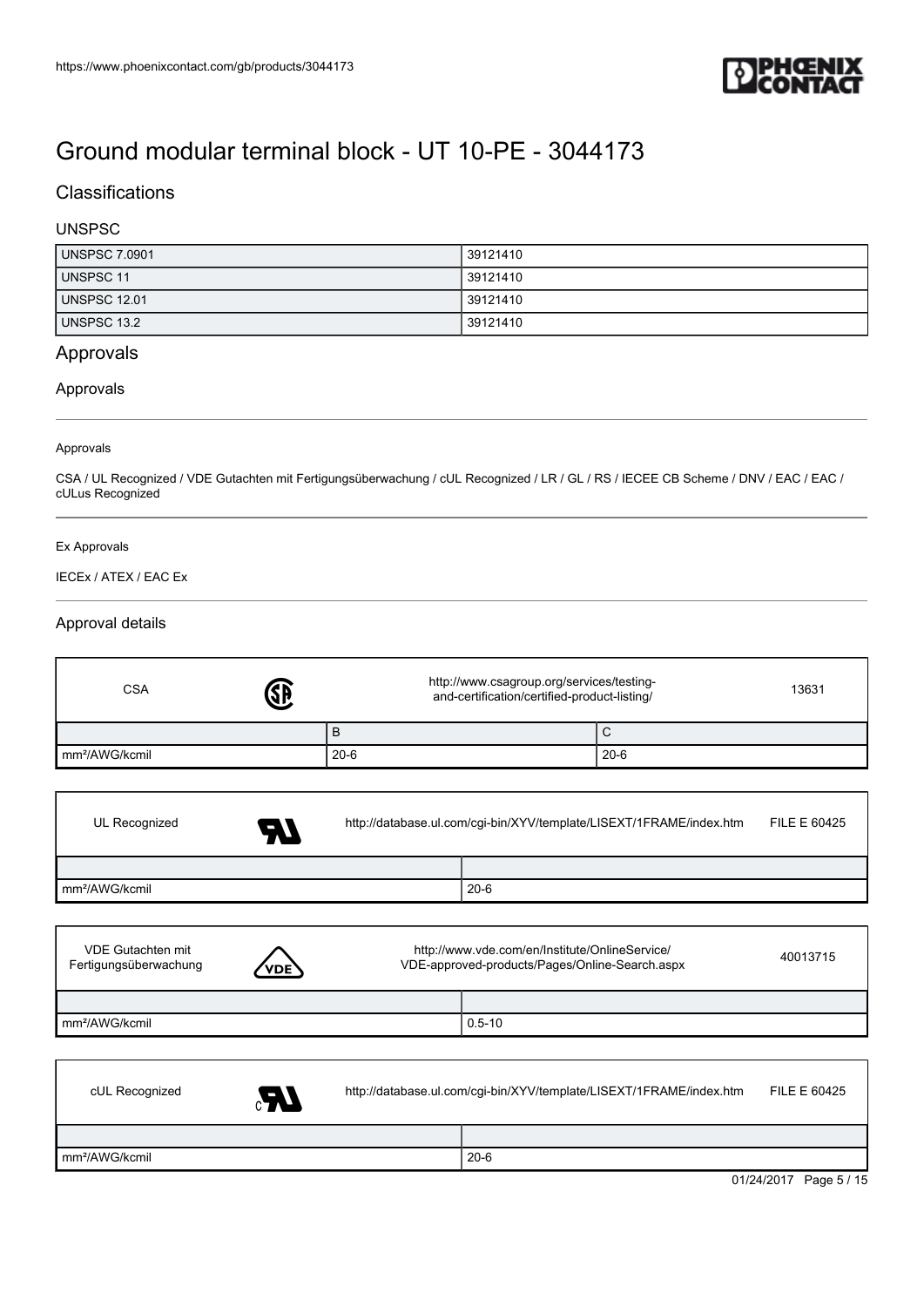

### Approvals

| <b>LR</b>                  | , Lloyd's<br>Register        | http://www.lr.org/en                                                | 05/20042            |
|----------------------------|------------------------------|---------------------------------------------------------------------|---------------------|
| GL                         | GL                           | http://www.gl-group.com/newbuilding/approvals/index.html            | 5447707 HH          |
| <b>RS</b>                  |                              | http://www.rs-head.spb.ru/en/index.php                              | 11.04057.250        |
| <b>IECEE CB Scheme</b>     | scheme                       | http://www.iecee.org/                                               | DE1-50532           |
| mm <sup>2</sup> /AWG/kcmil |                              | $0.5 - 10$                                                          |                     |
| <b>DNV</b>                 | <b>JA</b><br>DNV             | http://exchange.dnv.com/tari/                                       | E-13346 (E-9233)    |
| EAC                        | EAC                          |                                                                     | EAC-Zulassung       |
| EAC                        | EAC                          |                                                                     | 7500651.22.01.00246 |
| cULus Recognized           | $\boldsymbol{\mathbf{M}}$ us | http://database.ul.com/cgi-bin/XYV/template/LISEXT/1FRAME/index.htm |                     |

### Accessories

Accessories

DIN rail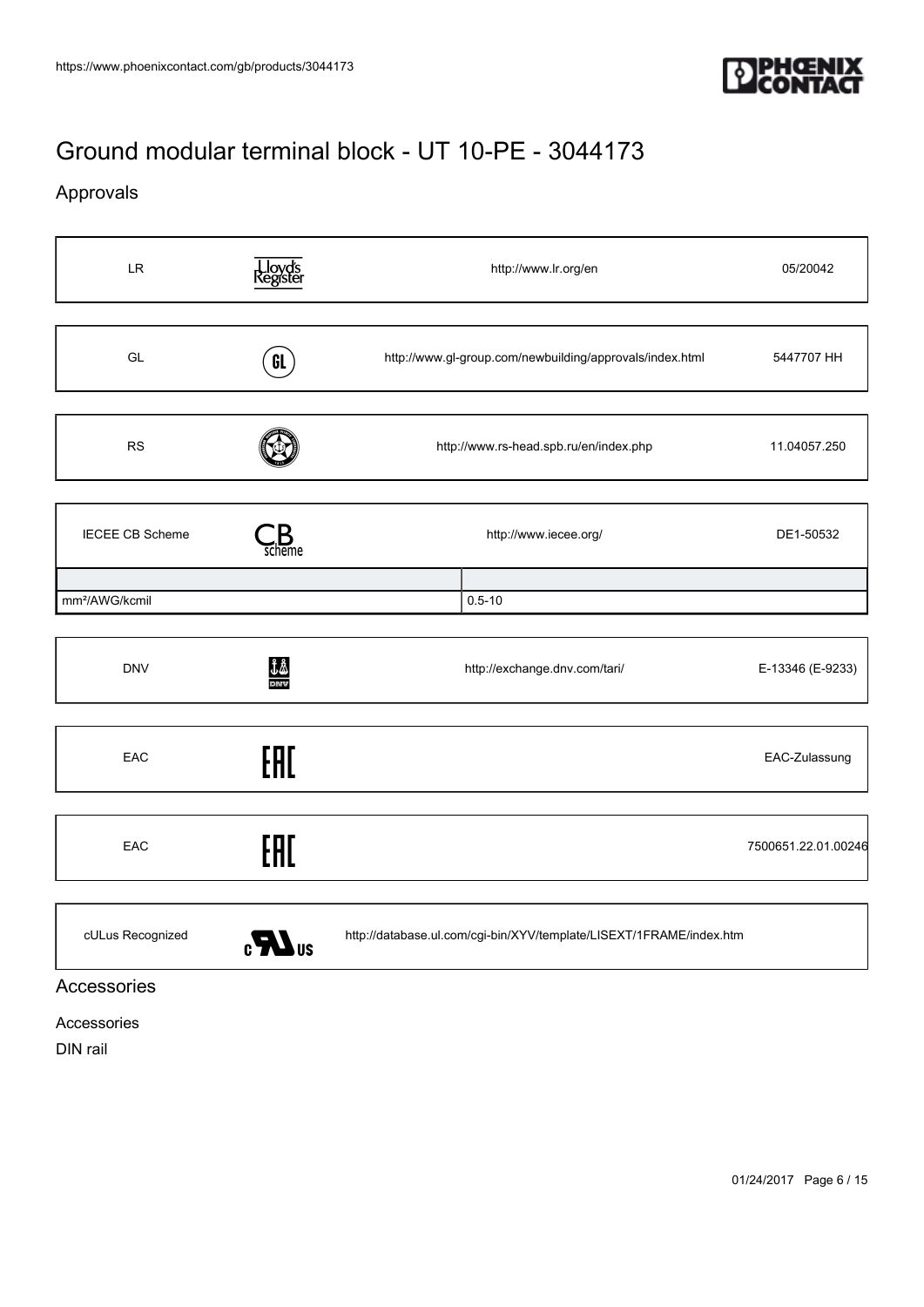

### Accessories

[DIN rail perforated - NS 35/ 7,5 PERF 2000MM - 0801733](https://www.phoenixcontact.com/gb/products/0801733)



DIN rail, material: steel galvanized and passivated with a thick layer, perforated, height 7.5 mm, width 35 mm, length: 2000 mm

[DIN rail, unperforated - NS 35/ 7,5 UNPERF 2000MM - 0801681](https://www.phoenixcontact.com/gb/products/0801681)



DIN rail, material: Steel, unperforated, height 7.5 mm, width 35 mm, length: 2 m

[DIN rail perforated - NS 35/ 7,5 WH PERF 2000MM - 1204119](https://www.phoenixcontact.com/gb/products/1204119)



DIN rail 35 mm (NS 35)

[DIN rail - NS 35/ 7,5 WH UNPERF 2000MM - 1204122](https://www.phoenixcontact.com/gb/products/1204122)



DIN rail 35 mm (NS 35)

[DIN rail, unperforated - NS 35/ 7,5 AL UNPERF 2000MM - 0801704](https://www.phoenixcontact.com/gb/products/0801704)



DIN rail, unperforated, Width: 35 mm, Height: 7.5 mm, Length: 2000 mm, Color: silver

01/24/2017 Page 7 / 15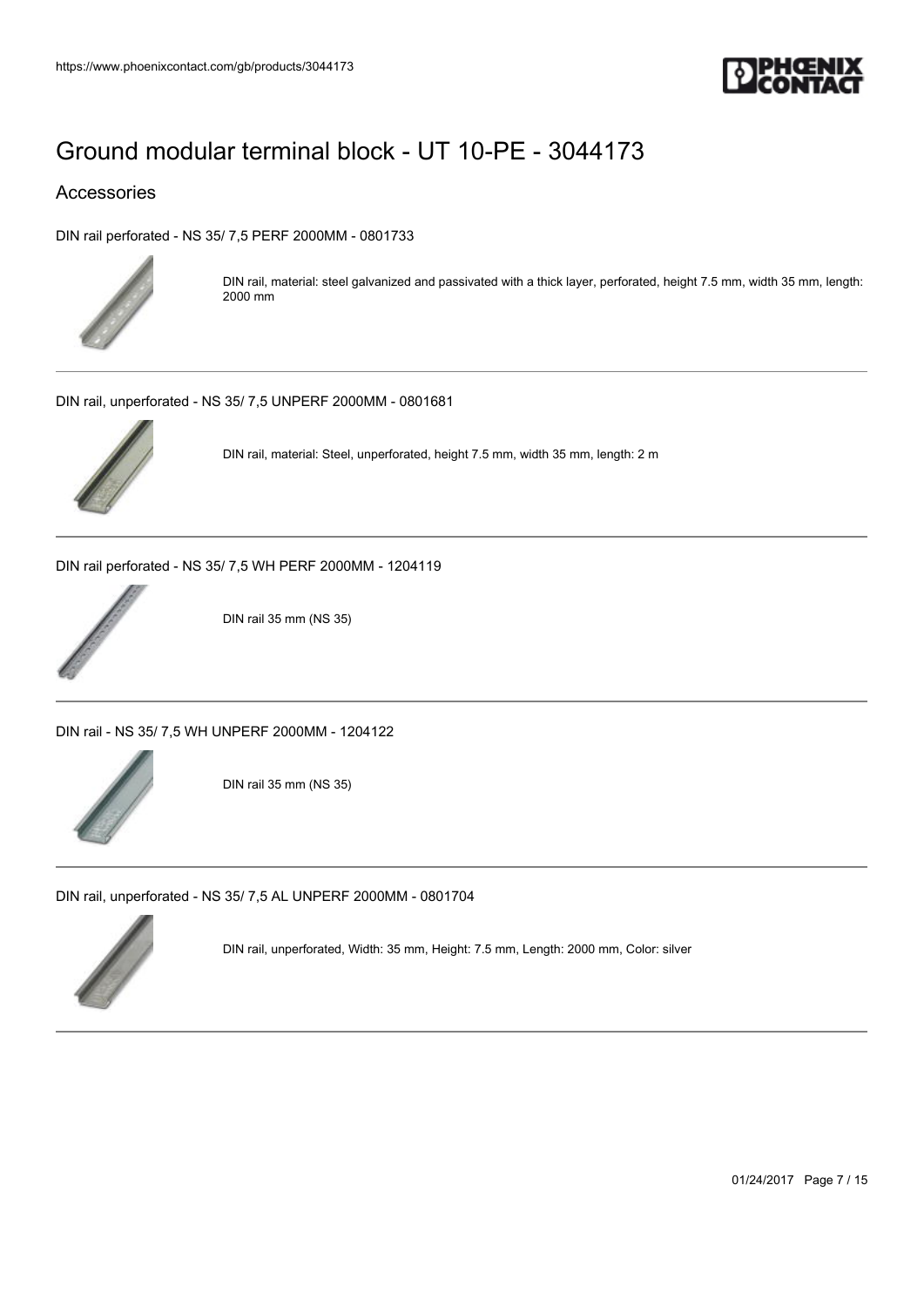

### Accessories

[DIN rail perforated - NS 35/ 7,5 ZN PERF 2000MM - 1206421](https://www.phoenixcontact.com/gb/products/1206421)



DIN rail, material: Galvanized, perforated, height 7.5 mm, width 35 mm, length: 2 m

[DIN rail, unperforated - NS 35/ 7,5 ZN UNPERF 2000MM - 1206434](https://www.phoenixcontact.com/gb/products/1206434)



DIN rail, material: Galvanized, unperforated, height 7.5 mm, width 35 mm, length: 2 m

[DIN rail, unperforated - NS 35/ 7,5 CU UNPERF 2000MM - 0801762](https://www.phoenixcontact.com/gb/products/0801762)



DIN rail, material: Copper, unperforated, height 7.5 mm, width 35 mm, length: 2 m

[End cap - NS 35/ 7,5 CAP - 1206560](https://www.phoenixcontact.com/gb/products/1206560)



DIN rail end piece, for DIN rail NS 35/7.5



[DIN rail perforated - NS 35/15 PERF 2000MM - 1201730](https://www.phoenixcontact.com/gb/products/1201730)



DIN rail, material: steel galvanized and passivated with a thick layer, perforated, height 15 mm, width 35 mm, length: 2000 mm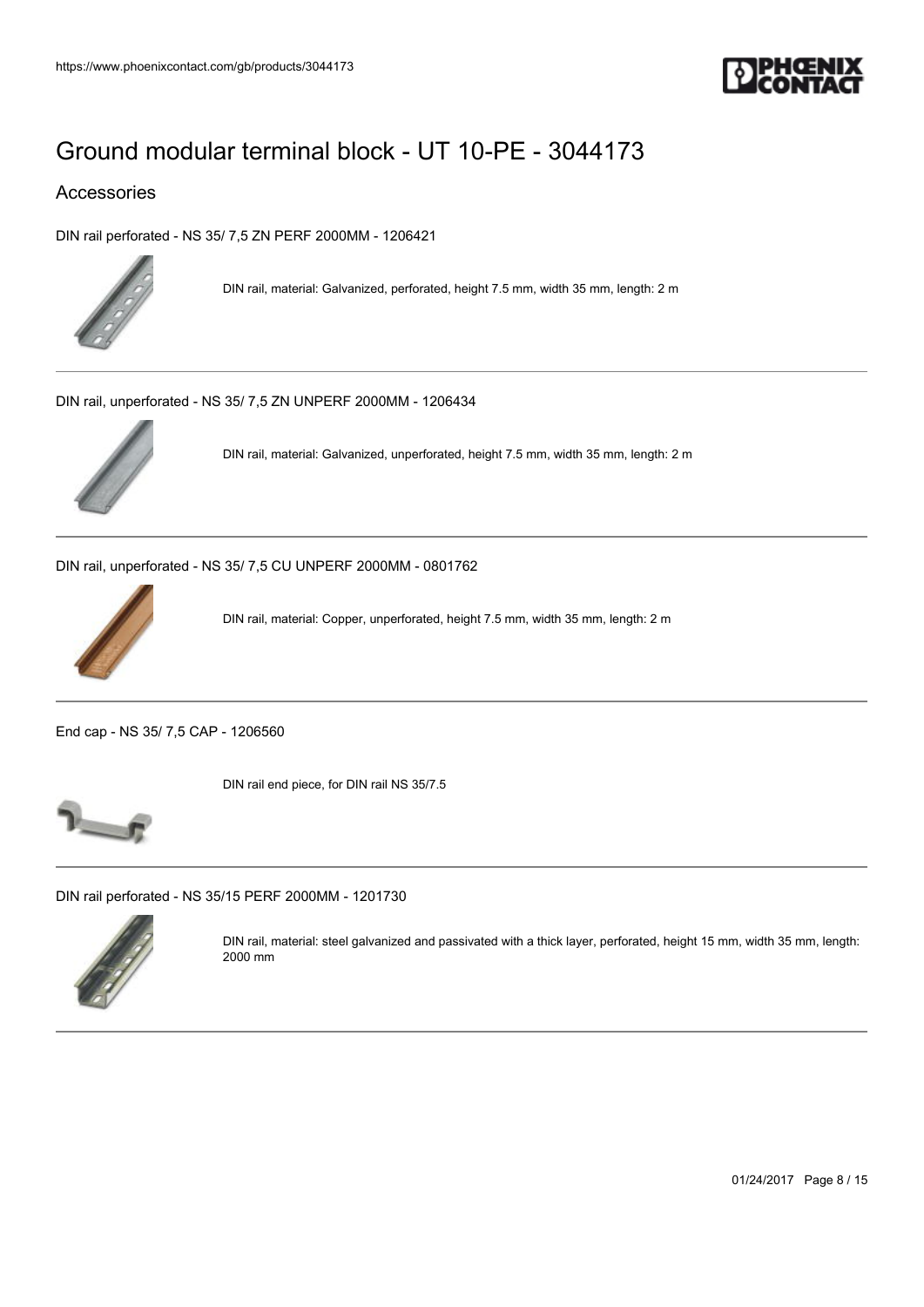

### Accessories

[DIN rail, unperforated - NS 35/15 UNPERF 2000MM - 1201714](https://www.phoenixcontact.com/gb/products/1201714)



DIN rail, material: Steel, unperforated, height 15 mm, width 35 mm, length: 2 m

[DIN rail perforated - NS 35/15 WH PERF 2000MM - 0806602](https://www.phoenixcontact.com/gb/products/0806602)



DIN rail 35 mm (NS 35)

[DIN rail - NS 35/15 WH UNPERF 2000MM - 1204135](https://www.phoenixcontact.com/gb/products/1204135)



DIN rail 35 mm (NS 35)

[DIN rail, unperforated - NS 35/15 AL UNPERF 2000MM - 1201756](https://www.phoenixcontact.com/gb/products/1201756)



DIN rail, deep drawn, high profile, unperforated, 1.5 mm thick, material: aluminum, height 15 mm, width 35 mm, length 2000 mm

[DIN rail perforated - NS 35/15 ZN PERF 2000MM - 1206599](https://www.phoenixcontact.com/gb/products/1206599)



DIN rail, material: Galvanized, perforated, height 15 mm, width 35 mm, length: 2 m

01/24/2017 Page 9 / 15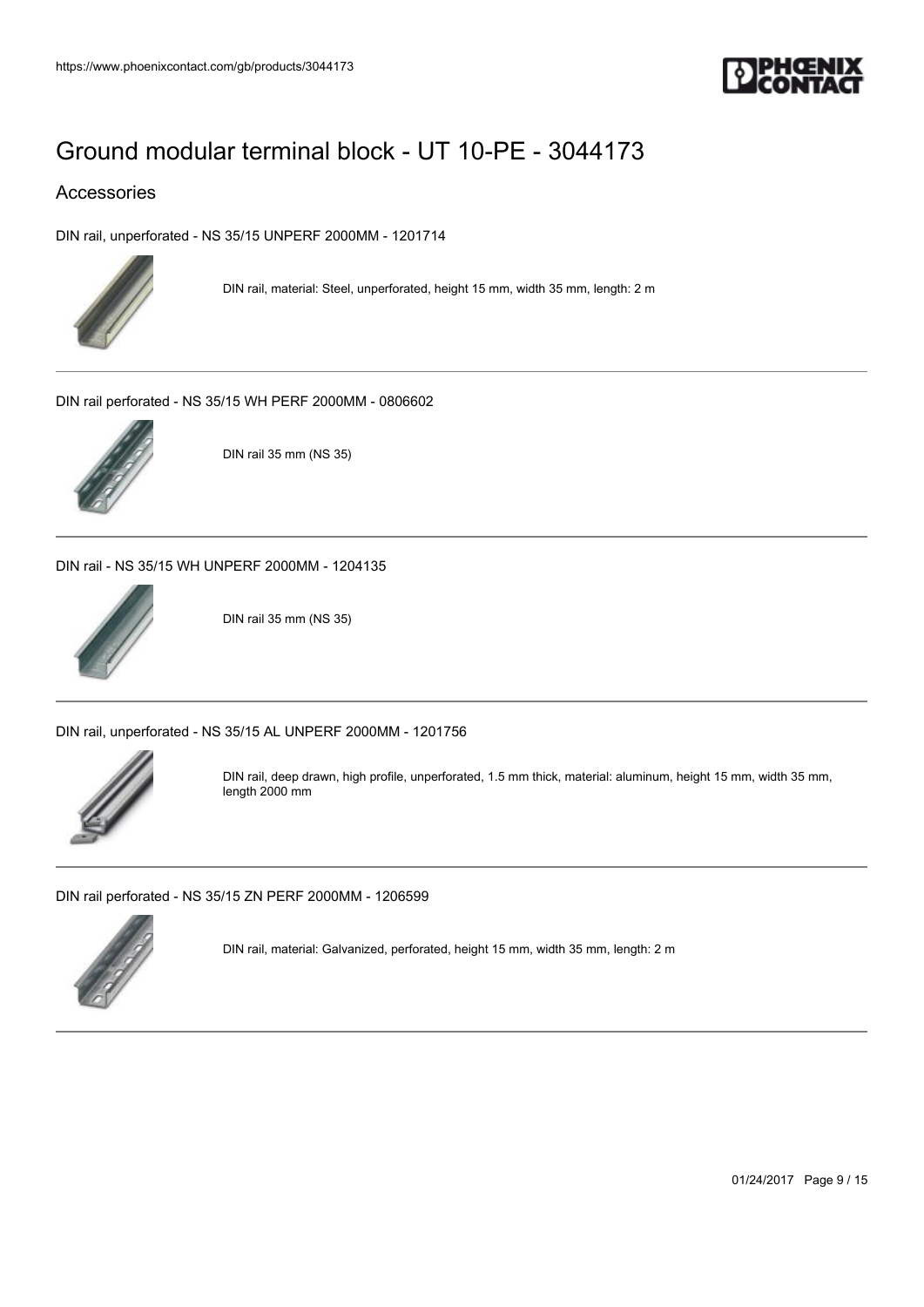

### Accessories

[DIN rail, unperforated - NS 35/15 ZN UNPERF 2000MM - 1206586](https://www.phoenixcontact.com/gb/products/1206586)



DIN rail, material: Galvanized, unperforated, height 15 mm, width 35 mm, length: 2 m

[DIN rail, unperforated - NS 35/15 CU UNPERF 2000MM - 1201895](https://www.phoenixcontact.com/gb/products/1201895)



DIN rail, material: Copper, unperforated, 1.5 mm thick, height 15 mm, width 35 mm, length: 2 m

[End cap - NS 35/15 CAP - 1206573](https://www.phoenixcontact.com/gb/products/1206573)



DIN rail end piece, for DIN rail NS 35/15

[DIN rail, unperforated - NS 35/15-2,3 UNPERF 2000MM - 1201798](https://www.phoenixcontact.com/gb/products/1201798)



DIN rail, unperforated, Width: 35 mm, Height: 15 mm, Length: 2000 mm, Color: silver

End block

[End clamp - E/AL-NS 35 - 1201662](https://www.phoenixcontact.com/gb/products/1201662)



End clamp, for end support of UKH 50 to UKH 240, is pushed onto DIN rail NS 35 and fixed with 2 screws, width: 10 mm, color: aluminum

End cover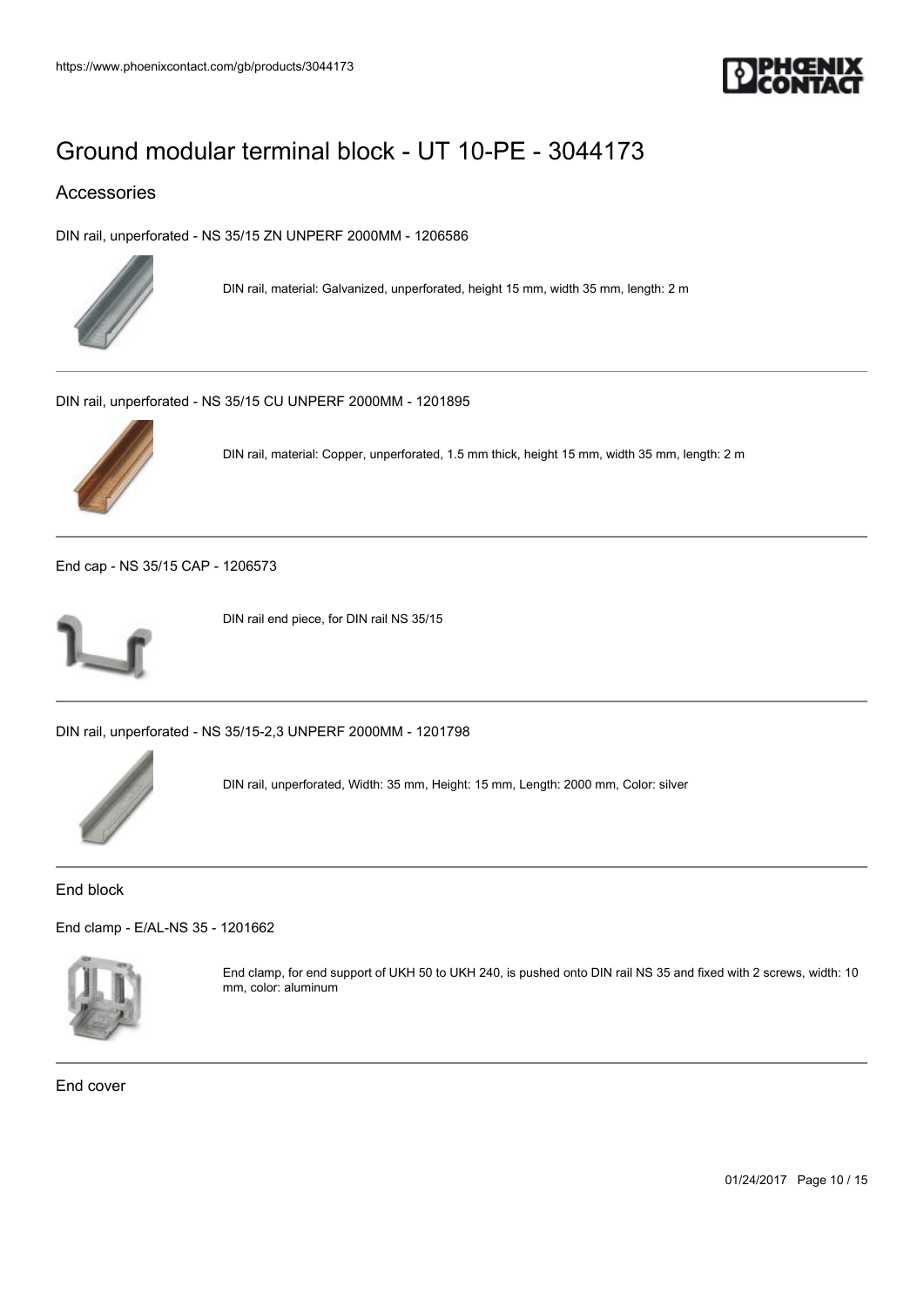

### Accessories

[End cover - D-UT 2,5/10 - 3047028](https://www.phoenixcontact.com/gb/products/3047028)



End cover, Length: 47.7 mm, Width: 2.2 mm, Height: 48.4 mm, Color: gray

Jumper

[Plug-in bridge - FBS 2-10 - 3005947](https://www.phoenixcontact.com/gb/products/3005947)



Plug-in bridge, Pitch: 10.2 mm, Number of positions: 2, Color: red

[Plug-in bridge - FBS 5-10 - 3005948](https://www.phoenixcontact.com/gb/products/3005948)



Plug-in bridge, Pitch: 10.2 mm, Number of positions: 5, Color: red

Labeled terminal marker

[Zack marker strip - ZB 10 CUS - 0824941](https://www.phoenixcontact.com/gb/products/0824941)



Zack marker strip, can be ordered: Strip, white, labeled according to customer specifications, Mounting type: Snap into tall marker groove, for terminal block width: 10.2 mm, Lettering field: 10.15 x 10.5 mm

[Zack marker strip - ZB10,LGS:FORTL.ZAHLEN - 1053014](https://www.phoenixcontact.com/gb/products/1053014)



Zack marker strip, Strip, white, labeled, can be labeled with: CMS-P1-PLOTTER, Printed horizontally: Consecutive numbers 1 - 10, 11 - 20, etc. up to 991 - 1000, Mounting type: Snap into tall marker groove, for terminal block width: 10.2 mm, Lettering field: 10.15 x 10.5 mm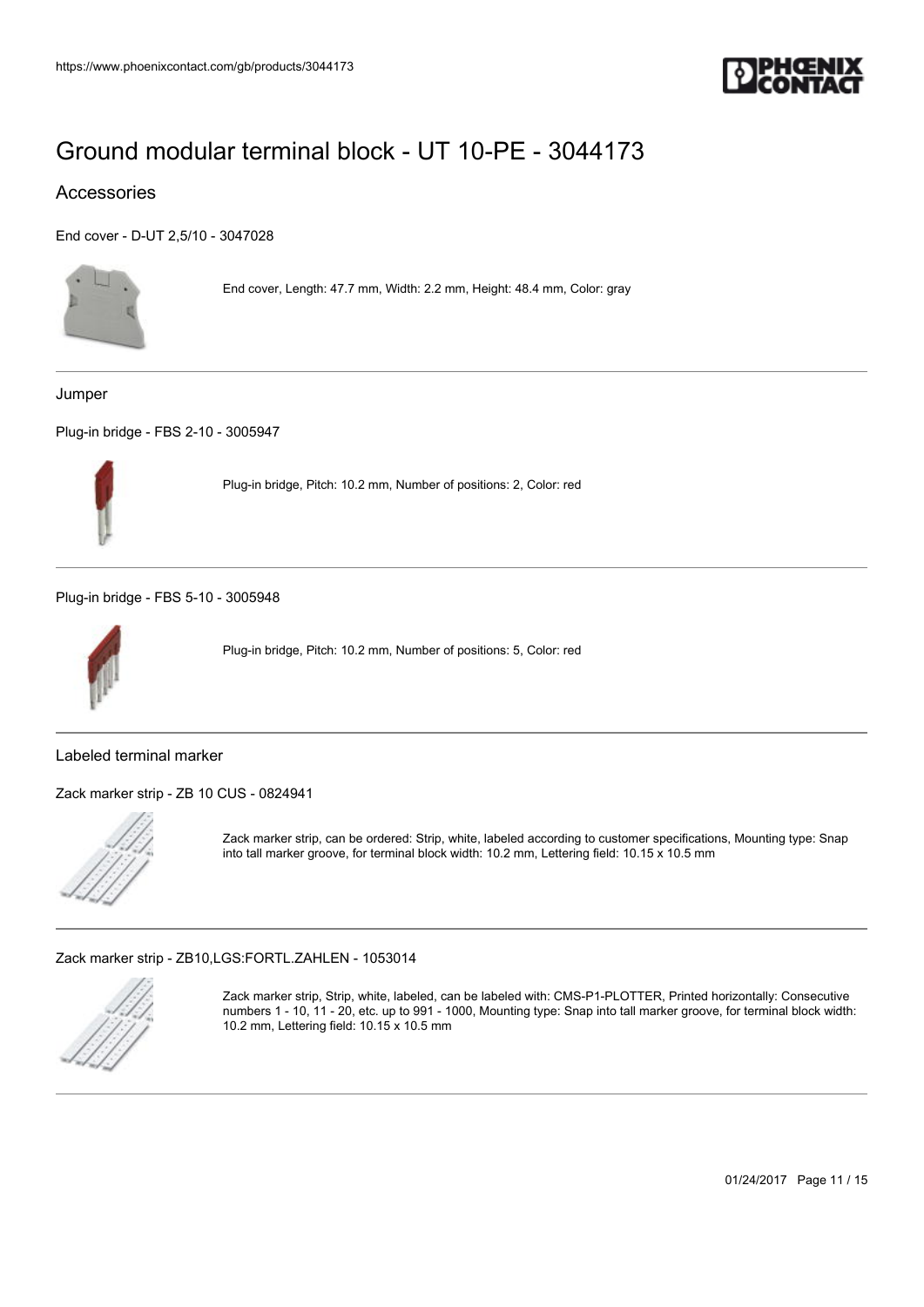

#### Accessories

[Zack marker strip - ZB10,QR:FORTL.ZAHLEN - 1053027](https://www.phoenixcontact.com/gb/products/1053027)



Zack marker strip, Strip, white, labeled, can be labeled with: CMS-P1-PLOTTER, Printed vertically: Consecutive numbers 1 - 10, 11 - 20, etc. up to 991 - 1000, Mounting type: Snap into tall marker groove, for terminal block width: 10.2 mm, Lettering field: 10.15 x 10.5 mm

#### [Zack marker strip - ZB10,LGS:GLEICHE ZAHLEN - 1053030](https://www.phoenixcontact.com/gb/products/1053030)



Zack marker strip, Strip, white, labeled, can be labeled with: CMS-P1-PLOTTER, Printed horizontally: Identical numbers 1 or 2, etc. up to 100, Mounting type: Snap into tall marker groove, for terminal block width: 10.2 mm, Lettering field: 10.15 x 10.5 mm

[Marker for terminal blocks - ZB10,LGS:L1-N,PE - 1053412](https://www.phoenixcontact.com/gb/products/1053412)



Marker for terminal blocks, Strip, white, labeled, can be labeled with: CMS-P1-PLOTTER, Horizontal: L1, L2, L3, N, PE, L1, L2, L3, N, PE, Mounting type: Snap into tall marker groove, for terminal block width: 10.2 mm, Lettering field: 10.15 x 10.5 mm

[Marker for terminal blocks - ZB10,LGS:U-N - 1053438](https://www.phoenixcontact.com/gb/products/1053438)



Marker for terminal blocks, Strip, white, labeled, can be labeled with: CMS-P1-PLOTTER, Horizontal: U, V, W, N, GND, U, V, W, N, GND, Mounting type: Snap into tall marker groove, for terminal block width: 10.2 mm, Lettering field: 10.15 x 10.5 mm

[Marker for terminal blocks - UC-TM 10 CUS - 0824605](https://www.phoenixcontact.com/gb/products/0824605)



Marker for terminal blocks, can be ordered: by sheet, white, labeled according to customer specifications, Mounting type: Snap into tall marker groove, for terminal block width: 10.2 mm, Lettering field: 9.6 x 10.5 mm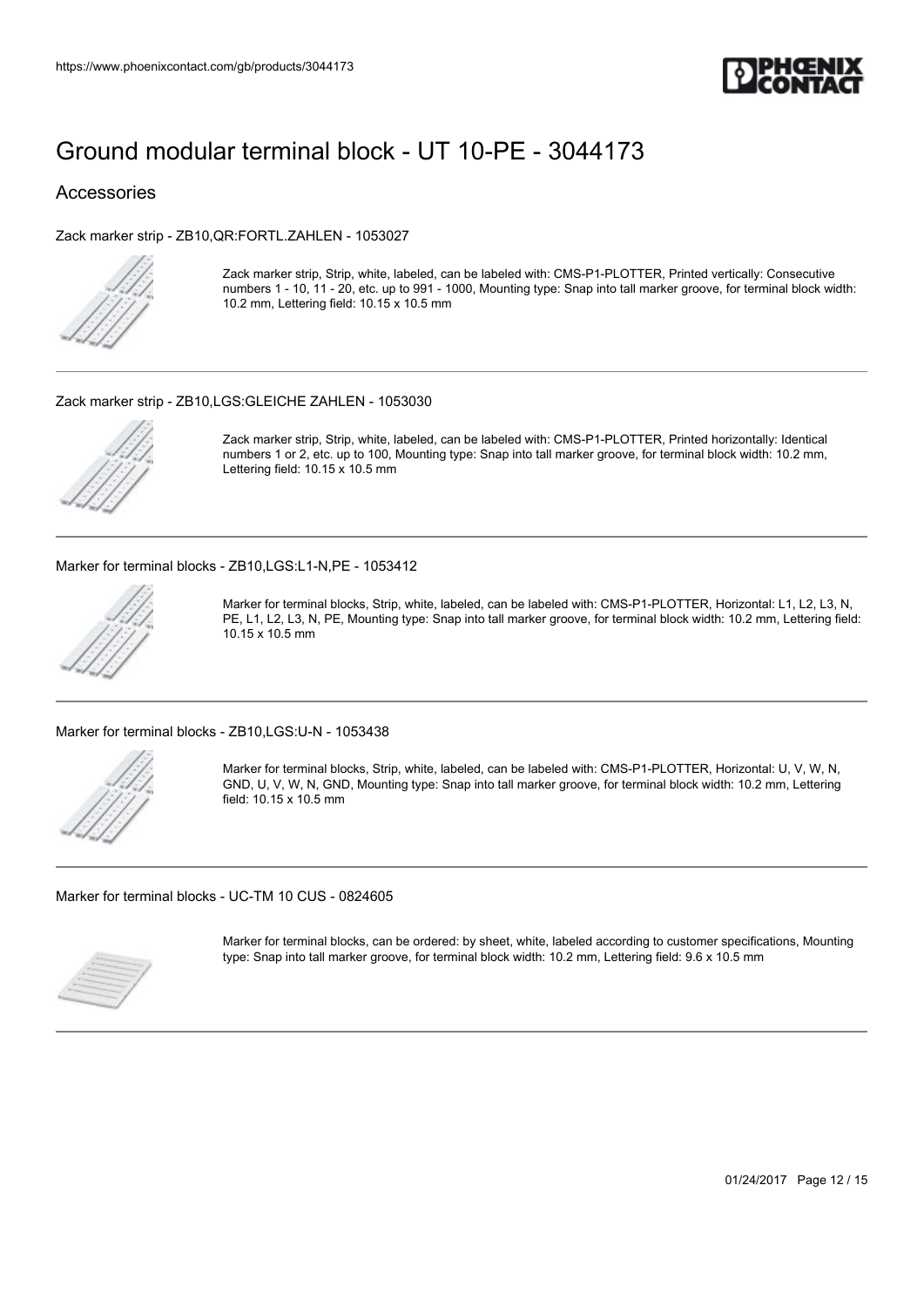

Accessories

[Marker for terminal blocks - UCT-TM 10 CUS - 0829623](https://www.phoenixcontact.com/gb/products/0829623)



Marker for terminal blocks, can be ordered: by sheet, white, labeled according to customer specifications, Mounting type: Snap into tall marker groove, for terminal block width: 10.2 mm, Lettering field: 8.9 x 9.6 mm

#### [Marker for terminal blocks - TMT 10 R CUS - 0824500](https://www.phoenixcontact.com/gb/products/0824500)



Marker for terminal blocks, can be ordered: By line, white, labeled according to customer specifications, Mounting type: Snap into universal marker groove, Snap into flat marker groove, for terminal block width: 10.2 mm, Lettering field: 6.35 x 10.15 mm

Marker pen

[Marker pen - X-PEN 0,35 - 0811228](https://www.phoenixcontact.com/gb/products/0811228)



Marker pen without ink cartridge, for manual labeling of markers, labeling extremely wipe-proof, line thickness 0.35 mm

Partition plate

[Partition plate - ATP-UT - 3047167](https://www.phoenixcontact.com/gb/products/3047167)



Partition plate, Length: 50 mm, Width: 2.2 mm, Height: 48 mm, Color: gray

Reducing bridge

[Reducing bridge - RB UT 10-\(2,5/4\) - 3047060](https://www.phoenixcontact.com/gb/products/3047060)



Reducing bridge, Pitch: 9.5 mm, Number of positions: 2, Color: red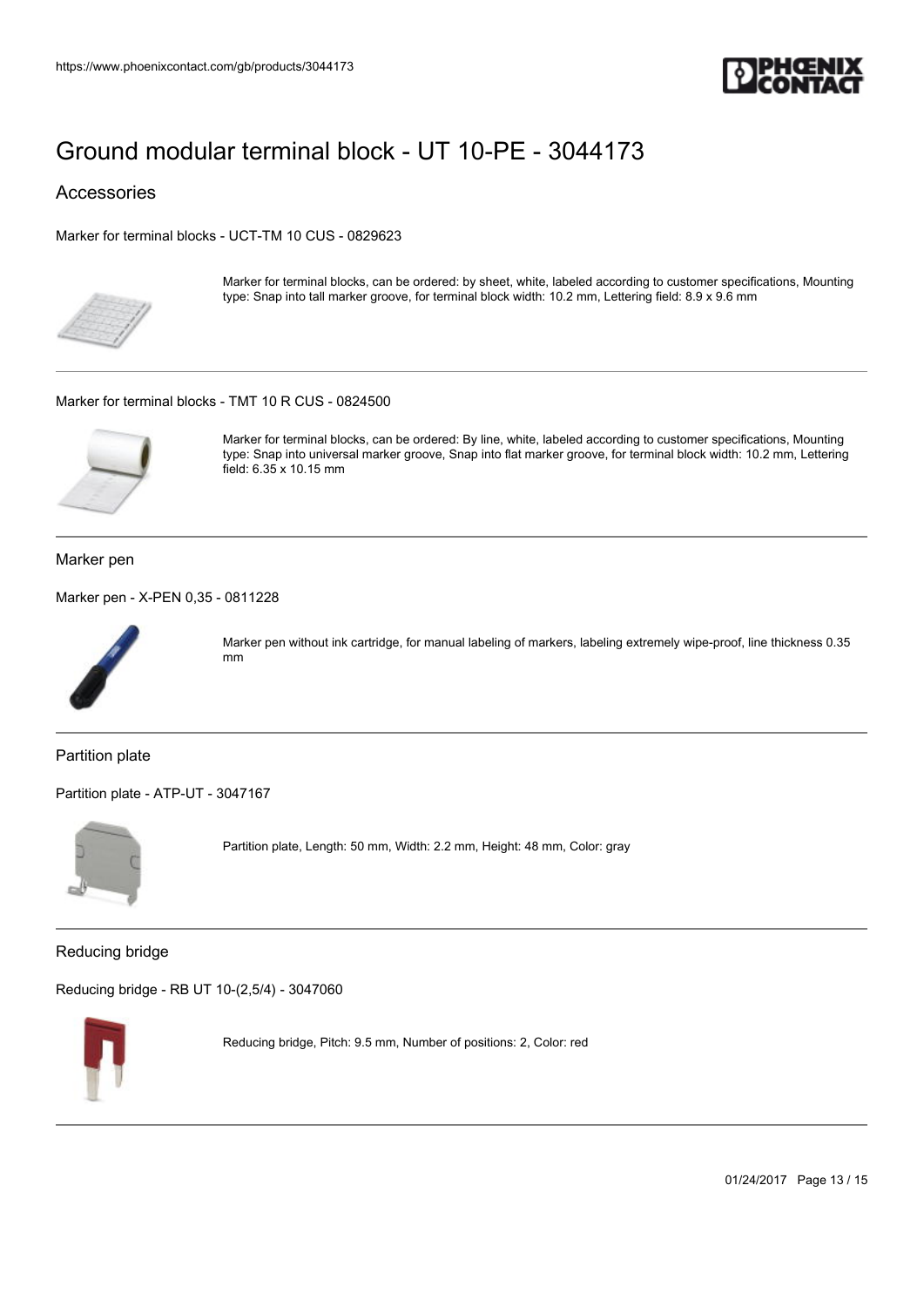

#### Accessories

[Reducing bridge - RB UT 10-ST\(2,5/4\) - 3047086](https://www.phoenixcontact.com/gb/products/3047086)



Reducing bridge, Pitch: 10.8 mm, Number of positions: 2, Color: red

Screwdriver tools

[Screwdriver - SZS 1,0X4,0 VDE - 1205066](https://www.phoenixcontact.com/gb/products/1205066)



Screwdriver, slot-headed, VDE insulated, size: 1.0 x 4.0 x 100 mm, 2-component grip, with non-slip grip

Terminal marking

[Zack marker strip - ZB 10:UNBEDRUCKT - 1053001](https://www.phoenixcontact.com/gb/products/1053001)



Zack marker strip, Strip, white, unlabeled, can be labeled with: CMS-P1-PLOTTER, PLOTMARK, Mounting type: Snap into tall marker groove, for terminal block width: 10.2 mm, Lettering field: 10.5 x 10.15 mm

[Marker for terminal blocks - UC-TM 10 - 0818069](https://www.phoenixcontact.com/gb/products/0818069)



Marker for terminal blocks, Sheet, white, unlabeled, can be labeled with: BLUEMARK CLED, BLUEMARK LED, CMS-P1-PLOTTER, PLOTMARK, Mounting type: Snap into tall marker groove, for terminal block width: 10.2 mm, Lettering field: 9.6 x 10.5 mm

[Marker for terminal blocks - UCT-TM 10 - 0829142](https://www.phoenixcontact.com/gb/products/0829142)



Marker for terminal blocks, Sheet, white, unlabeled, can be labeled with: THERMOMARK PRIME, THERMOMARK CARD, BLUEMARK CLED, BLUEMARK LED, TOPMARK LASER, Mounting type: Snap into tall marker groove, for terminal block width: 10.2 mm, Lettering field: 8.9 x 9.6 mm